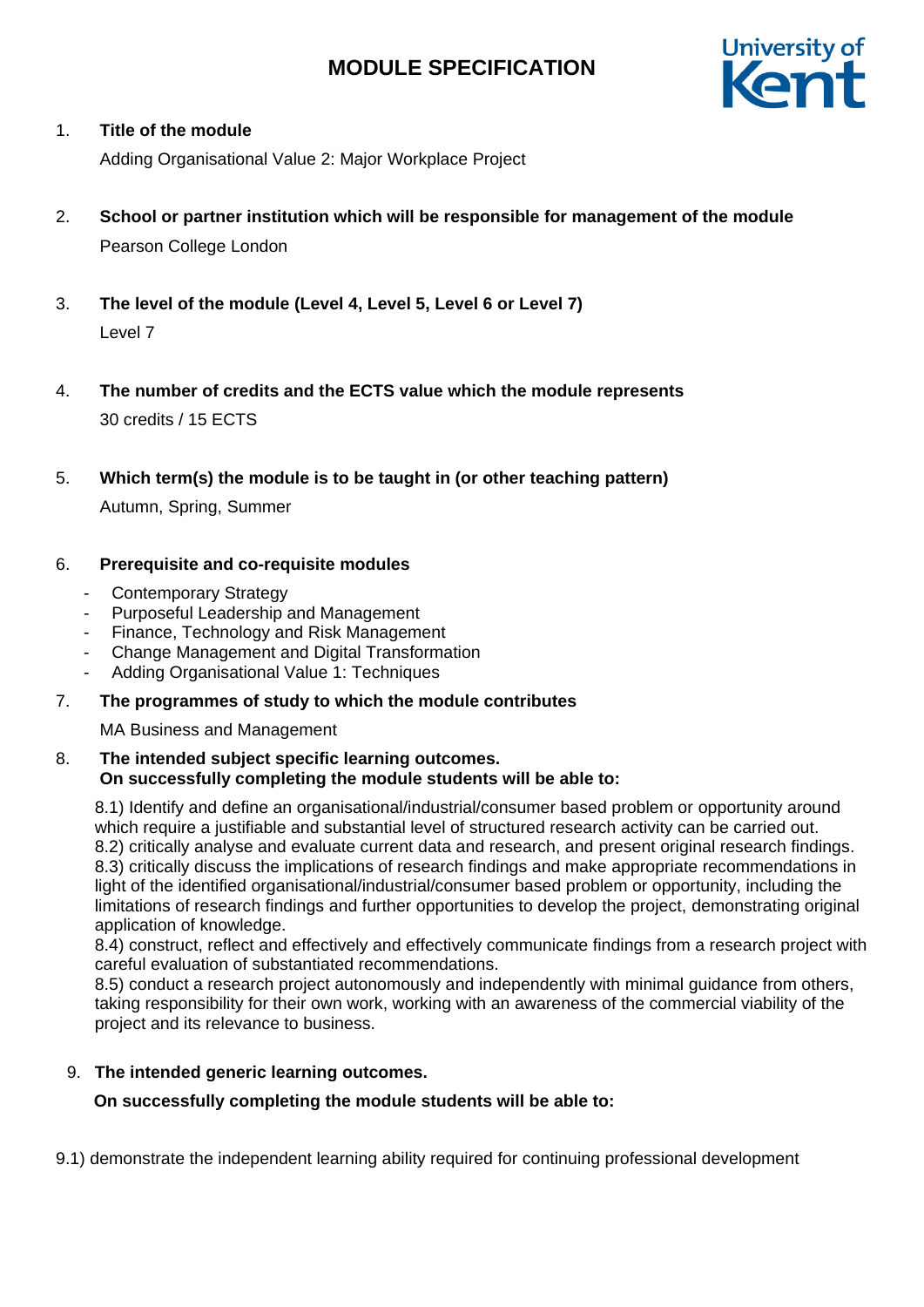

# **10. A synopsis of the curriculum**

# Aim of module:

 This module is the culmination of the programme and will enable the learner to demonstrate their ability to design and carry out a self-directed piece of research-based work that directly contributes to the strategic objectives of a specific organisation.

# Overview of module:

 This module follows on from Adding Organisational Value 1, which focuses on the skills and techniques required to carry out the requirements of this module.

This module aims to allow students to independently identify organisational, industrial or consumer based problems, opportunities or issues that require a substantial level of structured research activity in order to draw significant conclusions/recommendations, in the form of a contemporary research project. The module will allow students to contextualise real life problems or opportunities, applying the knowledge, skills and understanding to address a selected issue.

# Overview of syllabus:

- Defining the business problem/opportunity/issue. This will include how to tackle defining a client's (organisation / consumer / employee / manager etc.) problem/opportunity or issue. This will emulate the first stage in the consultancy process.
- Project and research Design: Outlining the various methods that are available in order to research a defined problem/opportunity/issue.
- *Devising Recommendations and Communicating Findings:* Here insight will be provided on how to best substantiate recommendations to withstand scrutiny when communicating the results of a consultancy project. Here experienced consultants will be used to provide insight.
- Project evaluation and efficacy.

The expectation will be set that learners will need to drive their own learning as an individual based on the context/situation they are attempting to consult on. The backdrop here is to develop individuals who are able to think and work independently.

# Soft skills development in this module:

This module addresses on of the key themes of the programme: problem solving. The expectation will be set that learners will need to drive their own learning as an individual based on the situation they are attempting to consult on. The backdrop here is to develop individuals who are able to think and work independently but equally able to liaise effectively with stakeholders across an organisation. An inherent component of this module is the communication, enquiry, analytical and presentational techniques required for problem-solving in an organisation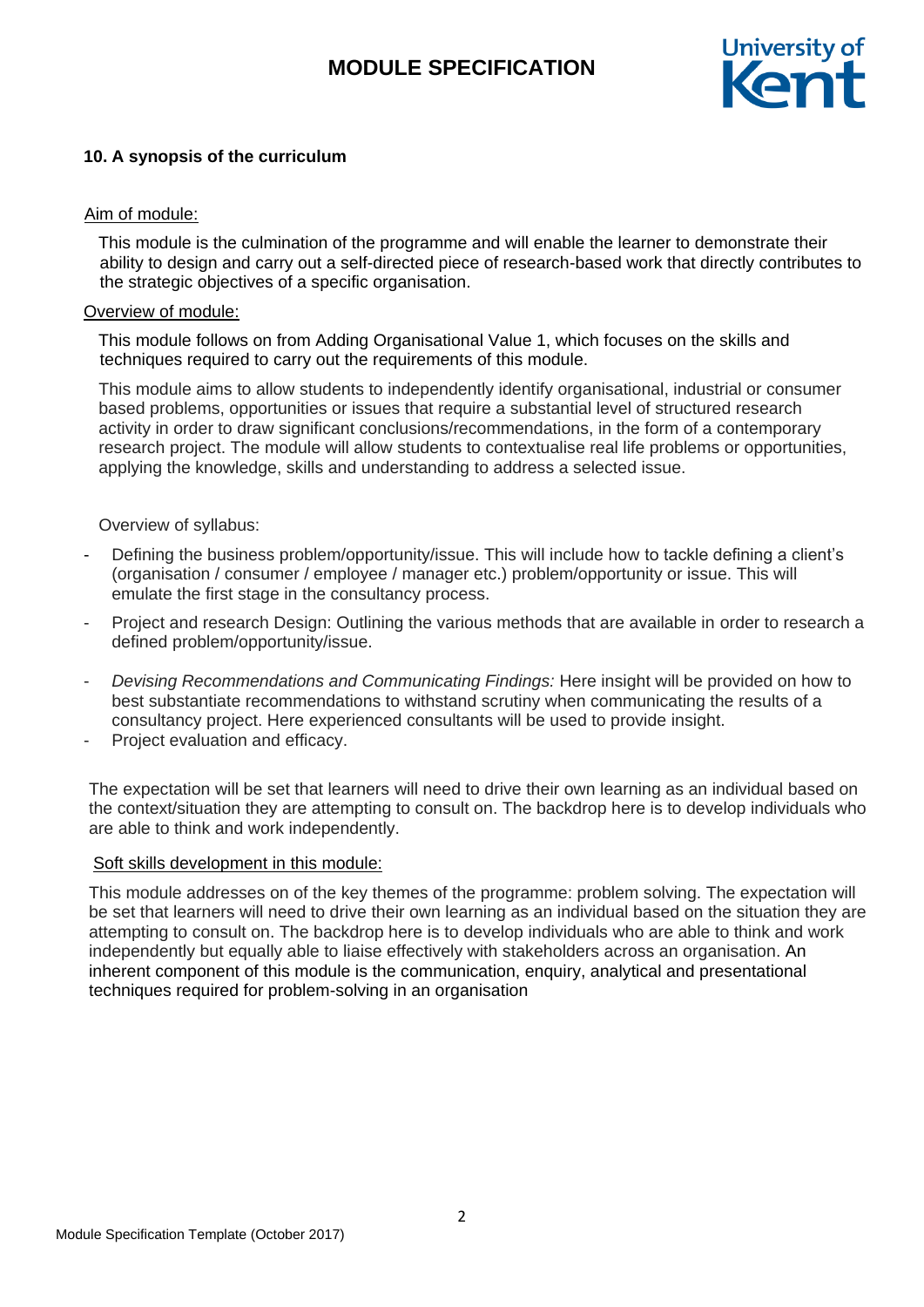

# **11. Reading list (Indicative list, current at time of publication. Reading lists will be published annually)**

- Saunders, M., Lewis, P. and Thornhill, A. (2009) "Research Methods for Business Students" 5th Ed. Pearson Education, Harlow, England.
- Johnson (2016), "Leadership and Organisational Problem Solving: Learning to Lead and Manage the Organisational Maze, Austin McCauley
- Bryman and Bell (2011) "Business Research Methods" 3<sup>d</sup> Ed. Oxford University Press, Oxford **England**
- Collis, J. and Hussey, R. (2009) "Business Research: A Practical Guide for Undergraduate and Postgraduate Students" 3rd Ed, Palgrave Macmillan, London.

# *12.* **Learning and teaching methods**

This module will be taught primarily through mentorship and group reflection. The main element of the teaching and learning will come from an extensive work-based project (a minimum of 6 weeks) sandwiched in between a group preparatory day and a group reflection day at the end of the module.

Independent learning hours will include planning, reflection, and preparing for class discussion, preparing individual assignments, and preparing and working on the workplace project.

#### **Mentored work-based project:**

The extended work-based project for this module will take place over a minimum of 6 weeks in a workplace setting under regular mentorship from the module tutor. It will take place after the first day of class tuition and before the final day of tuition.

During this project learners will design and execute an extensive research-based project in which they will be required to design and carry out extensive research in the context of a particular organisation or industry. Each project will be bespoke to the individual and their chosen organisation but will include the following elements:

- An initial project and research plan.
- A report that details research methodology and findings.

Typical course structure

| Day               | <b>Synchronous</b><br>format | <b>Blended format</b>             | <b>Summary</b>                                                                        |
|-------------------|------------------------------|-----------------------------------|---------------------------------------------------------------------------------------|
| Day 1             | Interactive<br>seminars      | Asychronous learning (7<br>hours) | Project design<br>Recap of Adding Organisational Value<br>Presentation of information |
| $6 - 10$<br>weeks | Workplace project            | Workplace project                 | Regular scheduled meetings with<br>teacher/coach/mentor/peer during this<br>period    |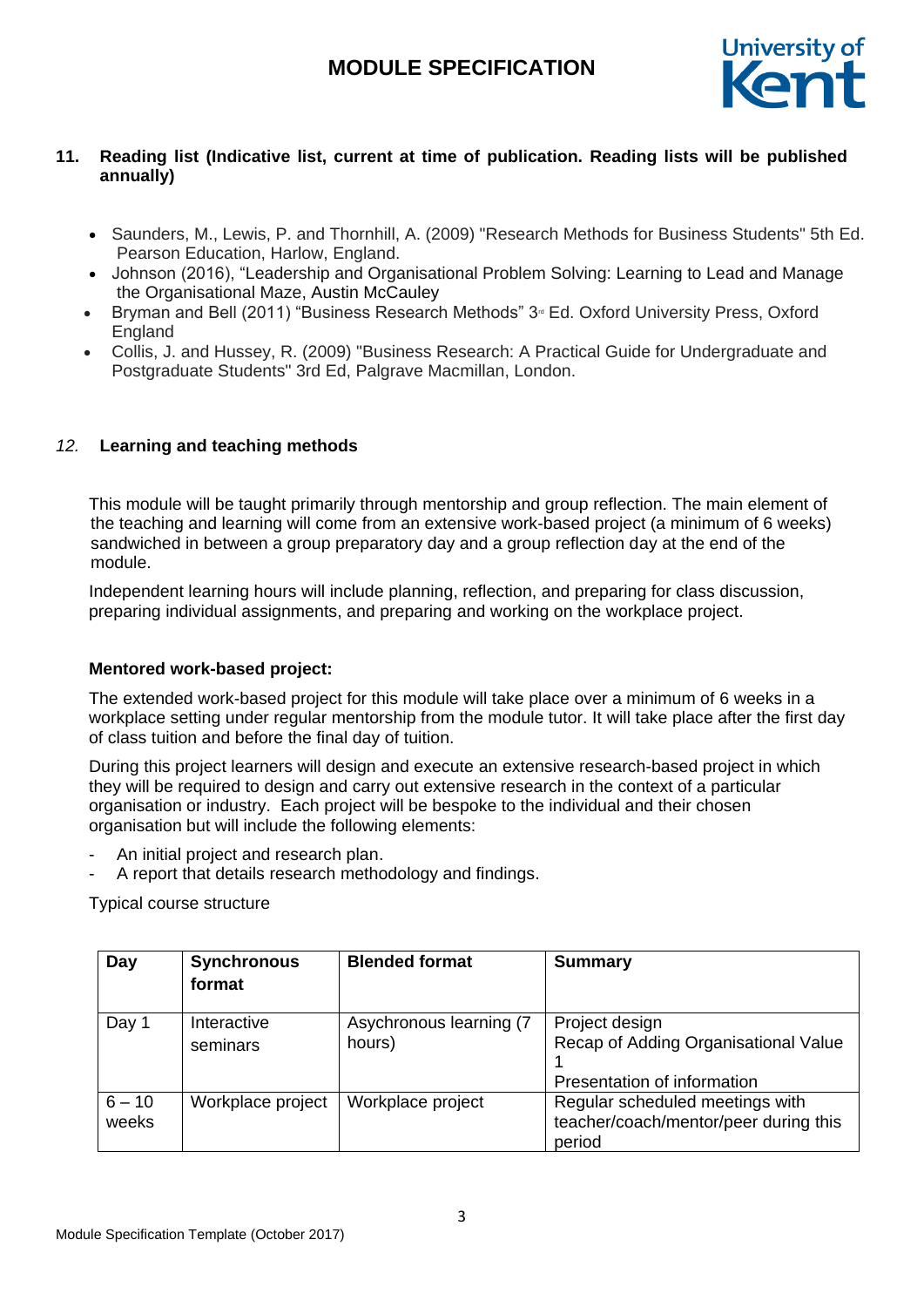

| Day 2 | Interactive<br>seminars.<br>presentation, peer | *Interactive seminars (7<br>hours) | In class presentations based on work-<br>based project<br>Group reflection |
|-------|------------------------------------------------|------------------------------------|----------------------------------------------------------------------------|
|       | reflection                                     |                                    |                                                                            |

Summary of hours:

| Lectures, interactive seminars and | 14 hours  |
|------------------------------------|-----------|
| peer discussion                    |           |
| Independent study and assessment   | 230 hours |
| Workplace project                  | 56 hours  |
| Total                              | 300 hours |

| <b>Module</b>                                                | <b>Total</b><br>taught<br>hours | <b>Synchronous</b><br>taught hours<br>under face to<br>face and live<br>online modes | <b>Synchronous:</b><br>asynchronous<br>taught hours<br>under blended<br>mode |
|--------------------------------------------------------------|---------------------------------|--------------------------------------------------------------------------------------|------------------------------------------------------------------------------|
| Adding organisational<br>value 2: Major<br>workplace project | 14 hours                        | 14 hours                                                                             | 7 hours: 7 hours                                                             |

# *13.* **Assessment methods**

#### 13.1 Main assessment methods

The assessments for this module will be exclusively based on the extended work-based project.

The assessments for this module will be exclusively based on the extended work-based project.

This module will be assessed by:

- 4,500 word report (85% of overall mark)
- Individual Pecha Kucha in class presentation on findings of project (15% of overall mark)

An inherent component of these assessments will be the requirement of learners to demonstrate the critical soft skills required of senior leaders in an organisation as outlined in section 10.

13.2 Reassessment methods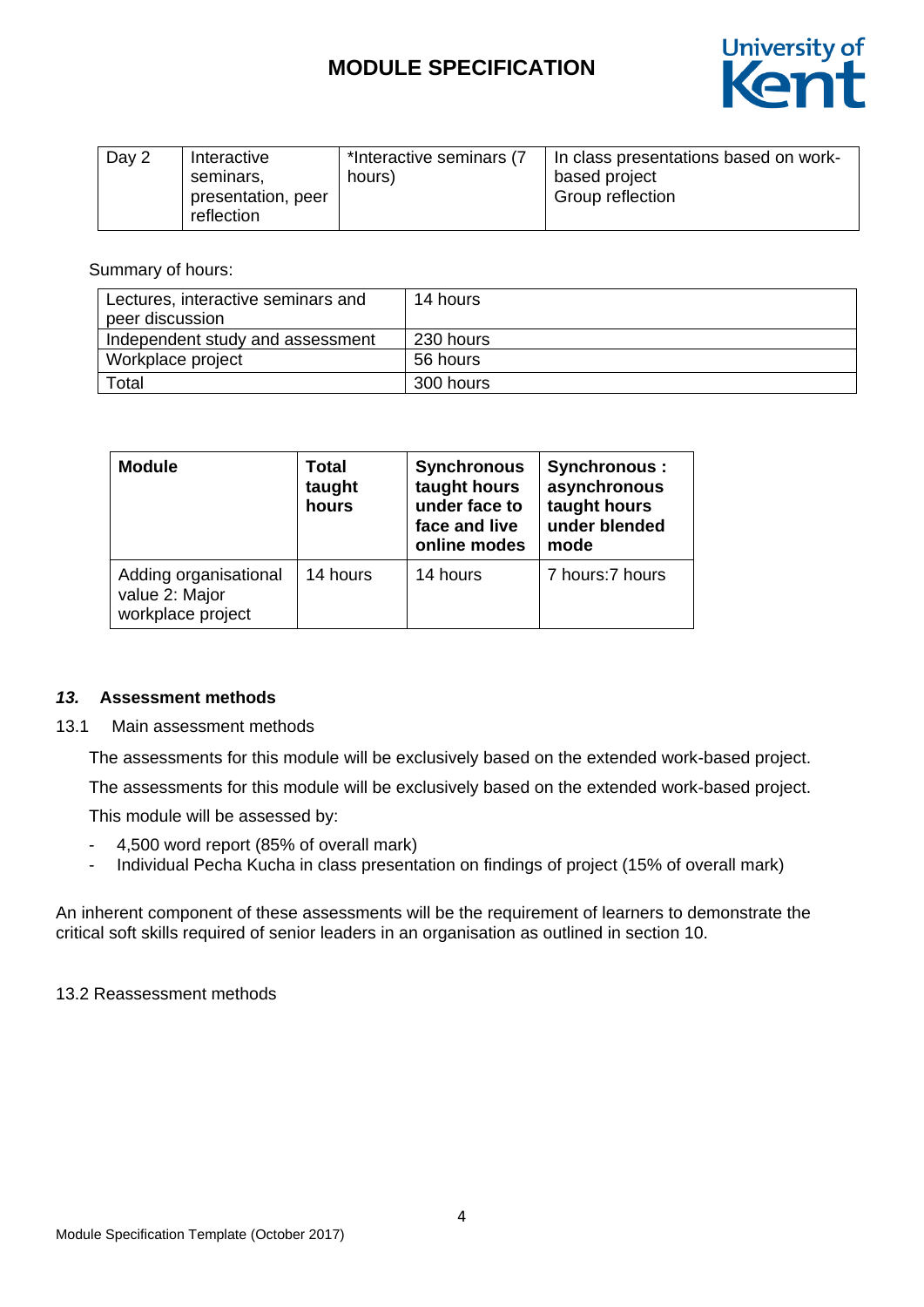

**14 Map of module learning outcomes (sections 8 & 9) to learning and teaching methods (section12) and methods of assessment (section 13)**

| <b>Module learning</b><br>outcome                           |                           | 8.1         | 8.2 | 8.3 | 8.4 | 8.5          | 9.1 |
|-------------------------------------------------------------|---------------------------|-------------|-----|-----|-----|--------------|-----|
| Learning/ teaching<br>method                                | <b>Hours</b><br>allocated |             |     |     |     |              |     |
| <b>Private Study</b>                                        |                           |             |     |     |     |              |     |
| Lectures and<br><i>interactive seminars</i>                 | 14                        | $\mathbf x$ |     |     |     |              |     |
| Individual study                                            | 230                       | X           | X   | X   | X   | $\mathbf{x}$ |     |
| Work-based project                                          | 56                        |             | X   | X   | X   | X            | X   |
| <b>Assessment method</b>                                    |                           |             |     |     |     |              |     |
| Workplace project<br>Pecha Kucha<br>presentation (in class) |                           |             |     | X   |     |              |     |
| 4,500 word Report                                           |                           | X           | X   | X   | X   | X            | X   |

### 15 **Inclusive module design**

The Collaborative Partner recognises and has embedded the expectations of current equality legislation, by ensuring that the module is as accessible as possible by design. Additional alternative arrangements for students with Inclusive Learning Plans (ILPs)/ declared disabilities will be made on an individual basis, in consultation with the relevant policies and support services.

The inclusive practices in the guidance (see Annex B Appendix A) have been considered in order to support all students in the following areas:

- a) Accessible resources and curriculum
- b) Learning, teaching and assessment methods

# **16 Campus(es) or centre(s) where module will be delivered**

Pearson College London premises and external organisations for work-based projects

#### **17 Internationalisation**

By the very nature of the topics included in this module, a theme of internationalisation runs throughout.

**If the module is part of a programme in a Partner College or Validated Institution, please complete sections 18 and 19. If the module is not part of a programme in a Partner College or Validated Institution these sections can be deleted.**

# **18 Partner College/Validated Institution**

Pearson College London